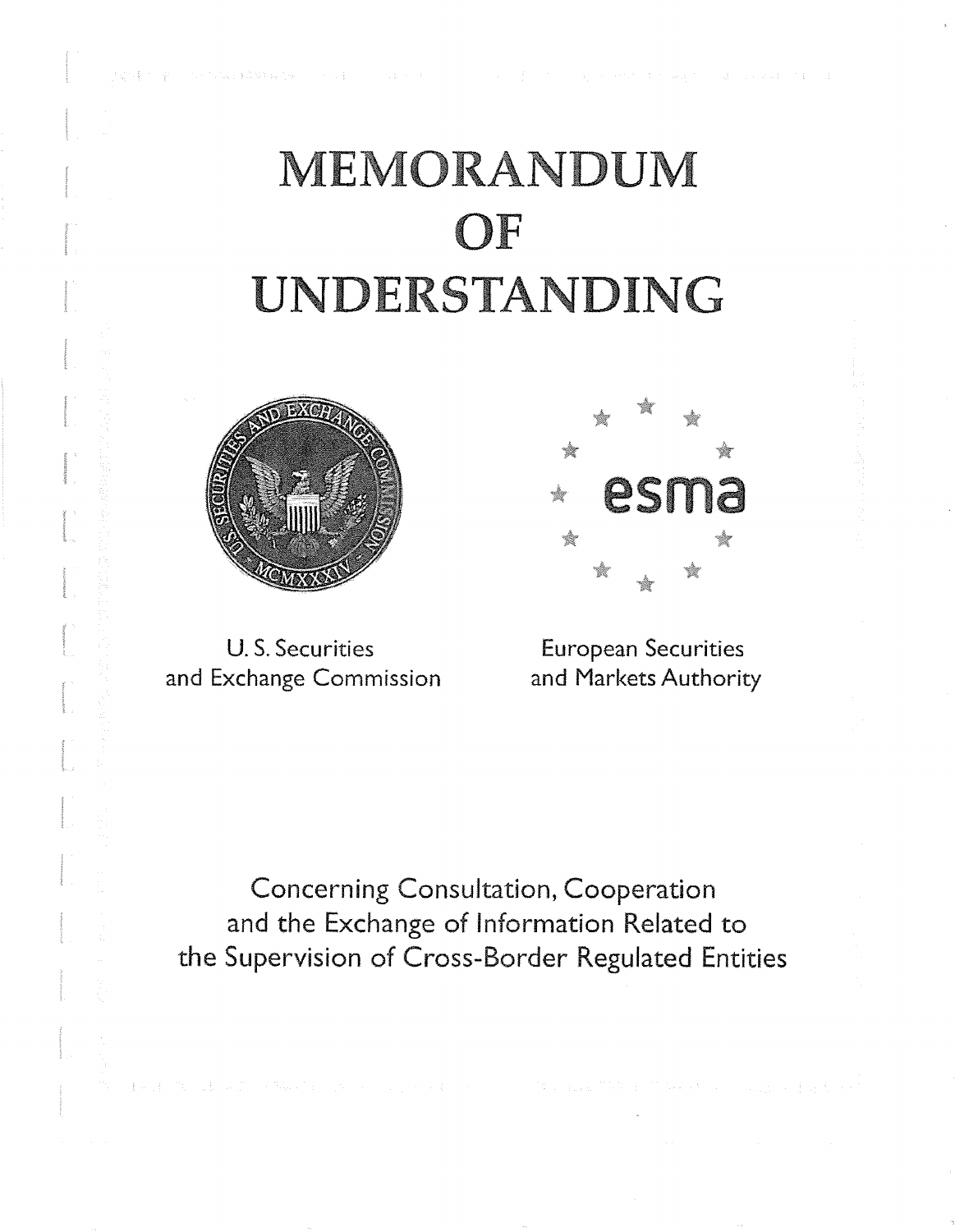## MEMORANDUM OF UNDERSTANDING CONCERNING CONSULTATION, COOPERATION AND THE EXCHANGE OF INFORMATION RELATED TO THE SUPERVISION OF CROSS-BORDER REGULATED ENTITIES

In view of the growing globalization of the world's financial markets and the increase in crossborder operations and activities ofregulated entities, the United States Securities and Exchange Commission ("SEC") and the European Securities and Markets Authority ("ESMA") have reached this Memorandum of Understanding ("MOU") regarding mutual assistance in the supervision and oversight of certain regulated entities that operate on a cross-border basis in the jurisdictions of both the SEC and ESMA. The SEC and ESMA express, through this MOU, their willingness to cooperate with each other in the interest of fulfilling their respective regulatory mandates, particularly in the areas of: investor protection; fostering market and financial integrity; maintaining confidence in capital markets and reducing systemic risk.

In light of the evolving regulatory landscape and the potential for future changes to the Authorities' regulatory mandates and/or legal authority, this MOU envisages the use of Annexes regarding particular Regulated Entities and Cross-Border Regulated Entities. Consequently, without limiting the Authorities' abilities to cooperate or share information outside the terms of the MOU, this MOU itself encompasses consultation, cooperation and the exchange of information relating only to those Regulated Entities or Cross-Border Regulated Entities (as appropriate) described in the relevant Annex(es).

## ARTICLE ONE: DEFINITIONS

- 1. "Authority" means the SEC or the ESMA (together the "Authorities").
	- a. "Requested Authority" means the Authority to whom a request is made under this MOU; and
	- b. "Requesting Authority" means the Authority making a request under this MOU.
- 2. "Person" means a natural person, unincorporated association, partnership, trust, investment company or corporation.
- 3. "Regulated Entity" means a financial market participant or other Person whose activities subject it to the supervision, oversight and/or authorization or registration of one of the Authorities.
- 4. (a) "Cross-Border Regulated Entity" means a Regulated Entity identified in or defined as such in the relevant Annex(es), subject to regulation: (i) by both Authorities, whether or not the Regulated entity is registered, recognized or exempted from registration by either Authority, or (ii) by one Authority, where the Regulated Entity of that Authority is controlled by a separate Regulated Entity subject to regulation by the other Authority.
	- (b) The Annex(es) does not limit the Authorities' ability to cooperate under this MOU, consistent with each Authority's laws and regulations, with regard to the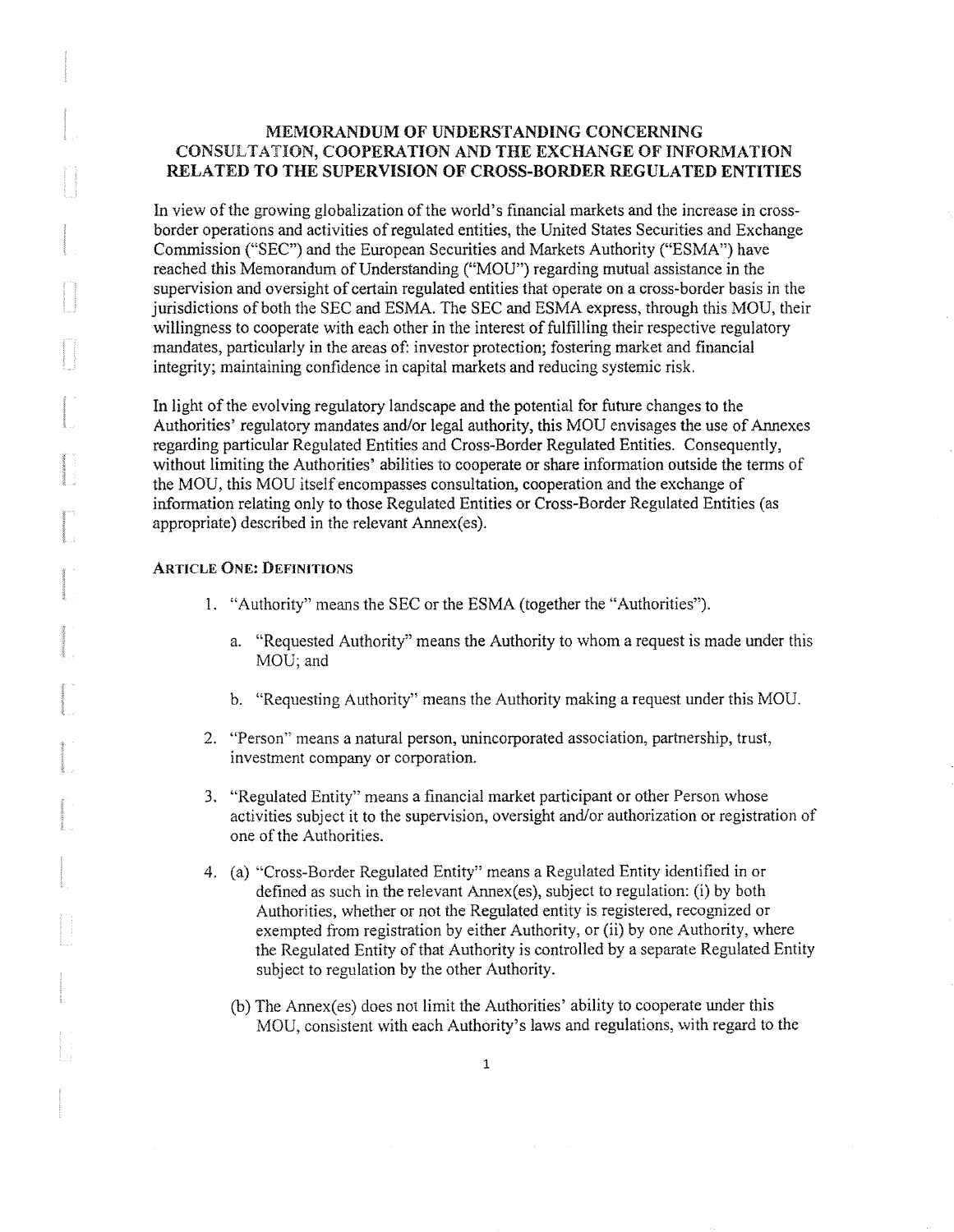supervision of other Regulated Entities providing cross~border services that may come under their respective jurisdictions in the future.

- 5. "On-Site Visit" means any routine, sweep, or for-cause regulatory visit to or inspection of the Books and Records and premises of a Cross-Border Regulated Entity and entities to which functions have been outsourced and which fall under the regulatory ambit ofthe relevant Authority, for the purposes of ongoing supervision and oversight.
- 6. "Governmental Entity" means those entities referenced as such in the relevant Annex(es).
- 7. "Books and Records" means documents, books, and records of, and other information about, a Regulated Entity.
- 8. "Emergency Situation" means the occurrence of an event that could materially impair the financial or operational condition of a Cross-Border Regulated Entity.

#### ARTICLE **Two:** GENERAL PROVISIONS

- 9. This MOU is a statement of intent to consult, cooperate and exchange information in connection with the supervision and oversight of Cross-Border Regulated Entities (as set out in the Annexes) that carry out an activity in the United States and the European Union ("EU"), in a manner consistent with, and permitted by, the laws and requirements that govern the Authorities. The Authorities anticipate that cooperation will be primarily achieved through ongoing, informal, oral consultations, supplemented by more in-depth, ad hoc cooperation in particular as described in the Annex(es). The provisions of this MOU are intended to support such informal and oral communication as well as to facilitate the written exchange of non-public information where necessary.
- 10. This MOU does not create any legally binding obligations, confer any rights, or supersede domestic laws. This MOU does not confer upon any Person the right or ability directly or indirectly to obtain, suppress, or exclude any information or to challenge the execution of a request for assistance under this MOU.
- 11. This MOU does not limit an Authority in taking solely those measures described herein in fulfillment of its supervisory functions. In particular, this MOU does not affect any right of any Authority to conmmnicate with, conduct an On-Site Visit of (subject to the procedures described in Article Four), or obtain information or documents from, any Person subject to its jurisdiction that is located in the territory of another Authority.
- 12. This MOU does not prejudice, limit or alter the terms and conditions of any bilateral or multilateral Memoranda of Understanding or other arrangements concerning cooperation in cross-border securities matters between or among either Authority and any regulators from member-states of the European Union.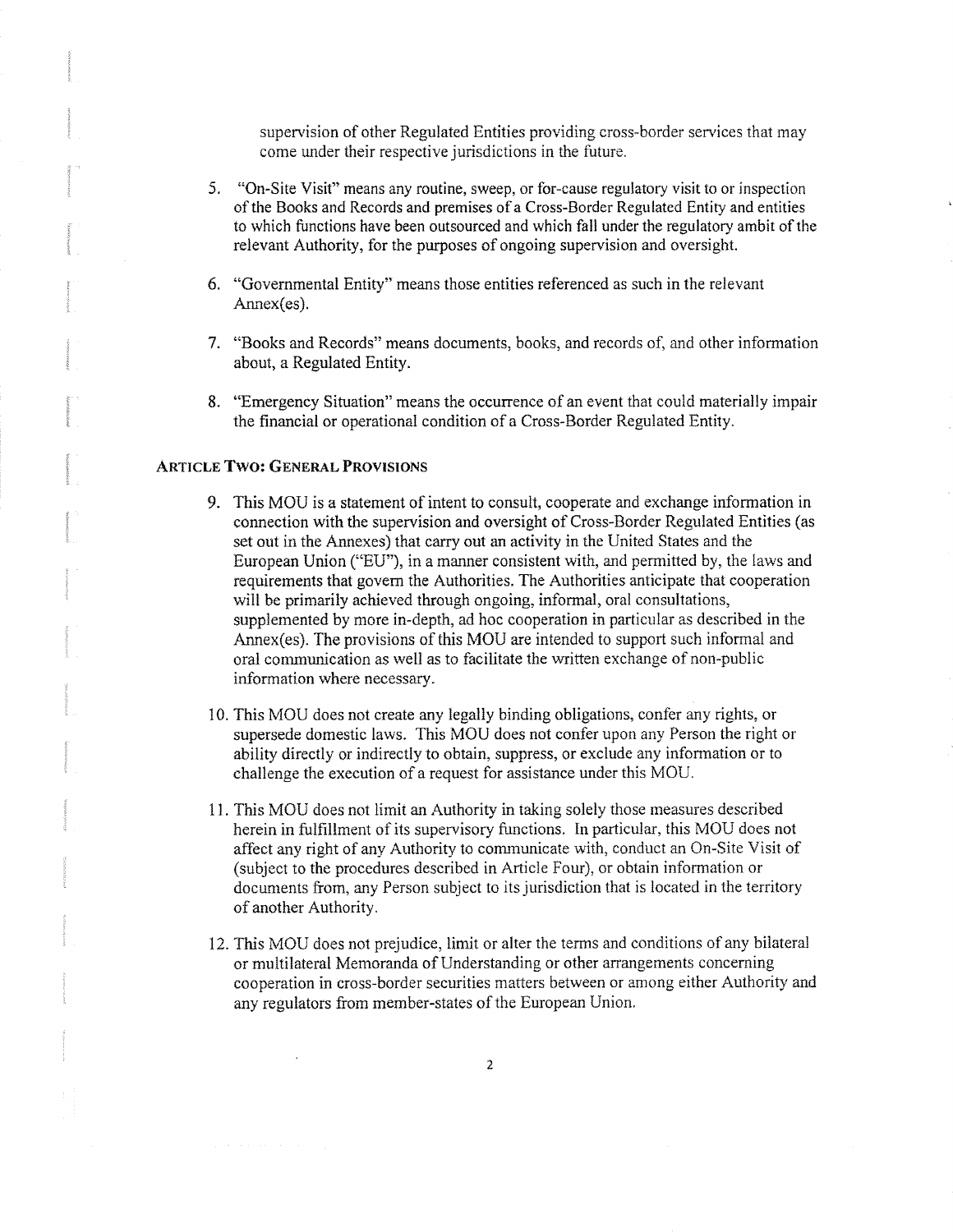- 13. The Authorities will, within the framework of this MOU, provide each other with the fullest cooperation permissible under the law in relation to the supervision of Cross-Border Regulated Entities. Following consultation, cooperation may be denied:
	- a) Where the cooperation would require an Authority to act in a manner that would violate relevant applicable laws and/or regulations;
	- b) Where a request for assistance is not made in accordance with the terms of the MOU; or
	- c) On the grounds of public interest.

Where a request for assistance under this MOU is denied, or where assistance is not available under the relevant applicable law, the Requested Authority will provide the reasons for not granting the assistance and consult with the Requesting Authority.

- 14. To facilitate cooperation under this MOU, the Authorities designate the individuals listed in the respective Appendix of the relevant annexes as contact persons for the MOU. Additional contact persons for each type of Regulated Entity may also be specified in the relevant Annex(es).
- 15. The Authorities will periodically review the functioning and effectiveness of the cooperation arrangements between the Authorities with a view, *inter alia,* to expanding or altering the scope or operation of this MOU, should it be deemed necessary, and, in accordance with Article Eight, may amend the MOU to include the addition of new types of Cross-Border Regulated Entities.

#### ARTICLE THREE: SCOPE OF SUPERVISORY CONSULTATION, COOPERATION AND THE EXCHANGE OF INFORMATION

- 16. Consultation. The Authorities recognize the importance of close communication concerning Cross-Border Regulated Entities (as set out in the Annex(es) of this MOU), and intend to consult regularly at the staff level regarding: (i) general supervisory issues, including with respect to regulatory, oversight or other program developments; {ii) issues relevant to the operations, activities, and regulation of Cross-Border Regulated Entities; and (iii) any other areas of mutual supervisory interest. Further detail about the scope of supervisory cooperation for each type of Cross-Border Regulated Entity can be found in the relevant Annex(es).
- 17. Cooperation will be most useful in, but is not limited to, the following circumstances where issues of common regulatory concern may arise:
	- a) The initial application of a Regulated Entity or a Cross-Border Regulated Entity in one jurisdiction for authorization, registration, recognition or exemption from registration in the other jurisdiction;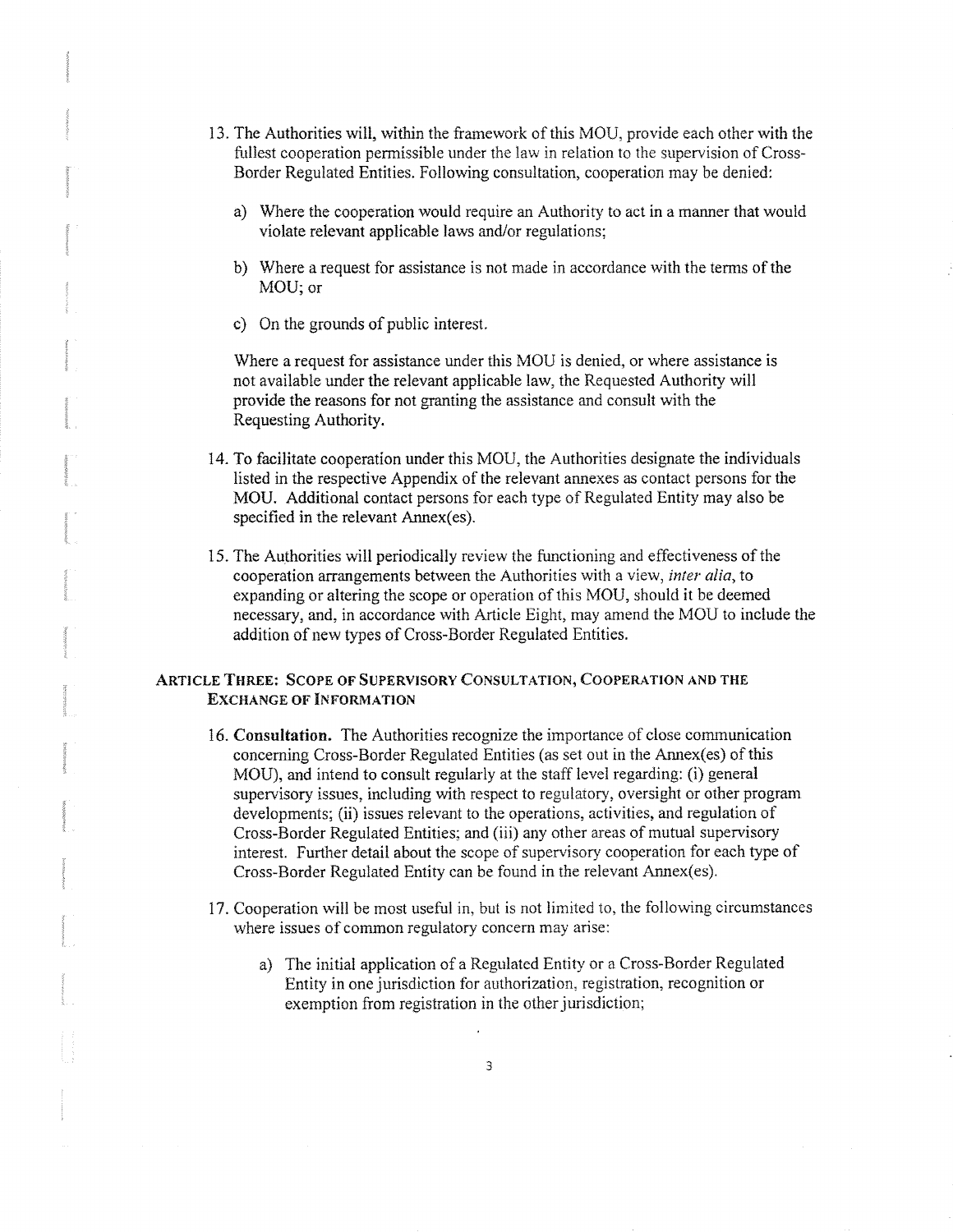- b) The ongoing oversight of a Cross-Border Regulated Entity; or
- c) Regulatory approvals or supervisory actions taken in relation to a Cross-Border Regulated Entity by one Authority that may impact the operations of the entity in the territory of the other Authority.

## ARTICLE FOUR: ON-SITE VISITS

- 18. The Authorities intend to facilitate access to Cross-border Regulated Entities operating in their respective territories with a view to improving the effectiveness of the oversight of such entities.
- 19. The Authority seeking to conduct an On-Site Visit will provide advance notice to the other Authority of its intent to conduct an On-Site Visit, by itself or by a third party commissioned by it, and will consult with the other Authority on the intended timeframe and scope of the On-Site Visit.
- 20. Where necessary in order to fulfill its supervision and oversight responsibilities and to ensure compliance with its laws and regulations, an Authority seeking to examine a Cross-Border Regulated Entity located in the territory of the other Authority will consult and work collaboratively with the other Authority in conducting an On-Site Visit. In addition to paragraph 19, the Authorities will comply with the following procedures before conducting an On-Site Visit:
	- a) The other Authority will endeavor to share with the Requesting Authority any relevant examination reports or compliance reviews it may have undertaken respecting the Cross~Border Regulated Entity.
	- b) The Authorities intend to assist each other regarding On-Site Visits, including cooperation and consultation in reviewing, interpreting and analyzing the contents of public and non-public Books and Records; and obtaining information from directors and senior management of a Cross-Border Regulated Entity.
	- c) The Authorities will consult and, where desired, may conduct joint inspections with a view to possibly leveraging resources in the oversight of a Cross-Border Regulated Entity.
	- d) Where an Authority is seeking to conduct an examination that involves requesting information directly from a Cross-Border Regulated Entity's offices located in the other Authority's jurisdiction, the Authority will endeavor to provide the other Authority with copies of any document requests to the Cross-Border Regulated Entity for Books and Records or other information.

4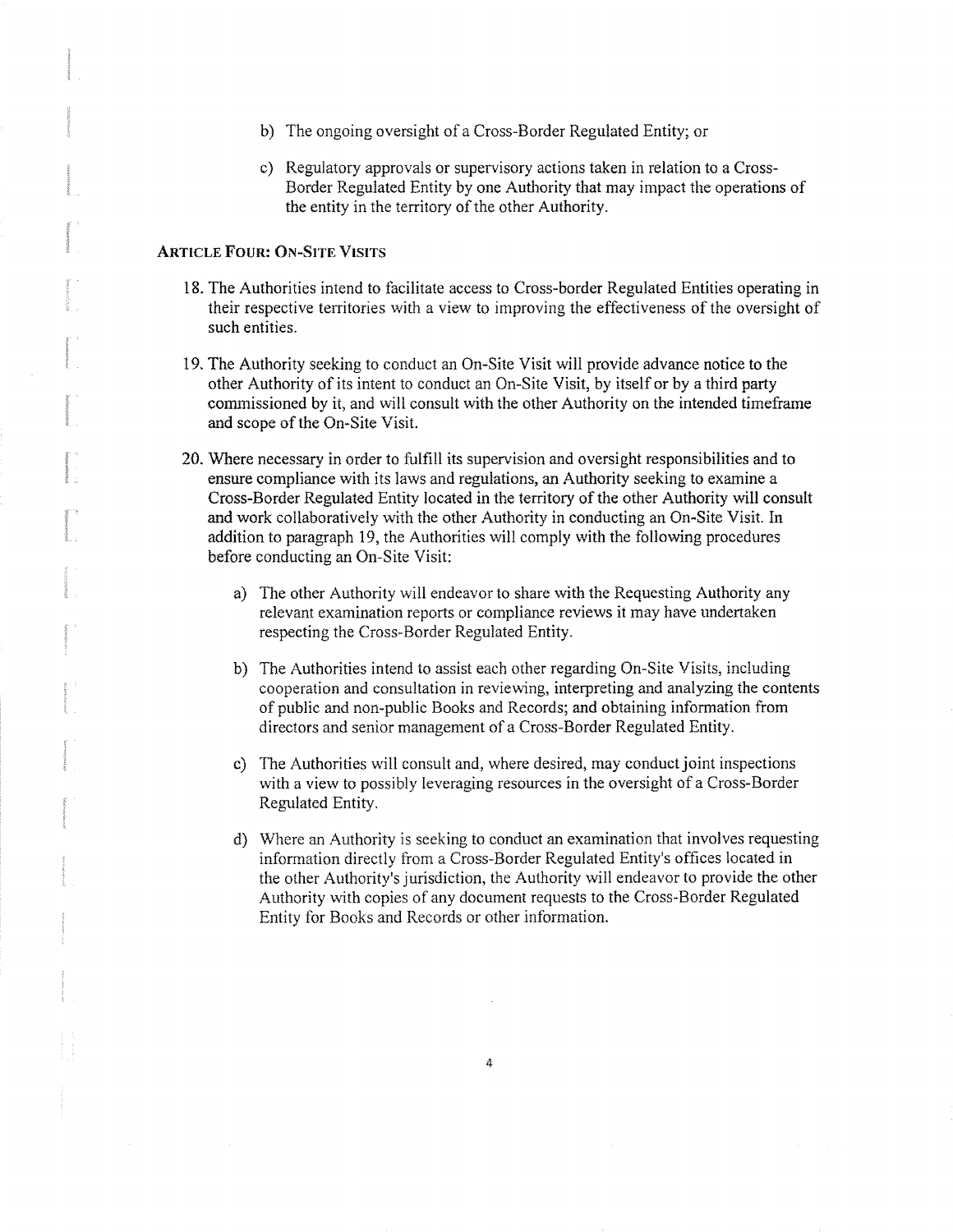## ARTICLE FIVE: EXECUTION OF REQUESTS FOR ASSISTANCE 19. To the extent possible, a request for written information pursuant to Article Three or pursuant to the relevant Annex(es), should be made in writing, and addressed to the relevant contact person. A request generally should specify the following: a) The information sought by the Requesting Authority; b) A general description of the matter which is the subject of the request and the supervisory, oversight or compliance purpose for which the information is sought; and c) The desired time period for reply and, where appropriate, the urgency thereof. 20. In Emergency Situations, the Authorities will endeavor to notify each other of the Emergency Situation and communicate information to the other as would be appropriate in the particular circumstances, taking into account all relevant factors, including the status of efforts to address the Emergency Situation. During Emergency Situations, requests for information may be made in any form, including orally, provided such communication is confirmed in writing as promptly as possible following such notification. ARTICLE SIX: PERMISSIBLE USES OF INFORMATION 21. The Requesting Authority may use non-public information obtained under this MOU for the purpose of supervising Cross-Border Regulated Entities and as described in the Annex(es) to the MOU. 22. Except as provided in the Annex(es) to the MOU, the Authorities recognize that while information is not to be gathered or shared by the Requested Authority under the auspices of this MOU for enforcement purposes, subsequently the Authorities may want to use the infonnation for law enforcement. In cases where a Requesting Authority seeks to use information obtained under this MOU for enforcement purposes, including in conducting investigations or bringing administrative, civil or criminal proceedings, prior consent must be sought from the Requested Authority. Where applicable, use will be subject to the terms and conditions of existing arrangements for enforcement cooperation between the SEC and the relevant EU regulator. ARTICLE SEVEN: CONFIDENTIALITY OF INFORMATION AND ONWARD SHARING 23. Except for disclosures in accordance with the MOU, including permissible uses of information under Article Six and the Annex(es), each Authority will keep

confidential to the extent permitted by law information shared under this MOU, requests made under this MOU, the contents of such requests, and any other matters arising under this MOU.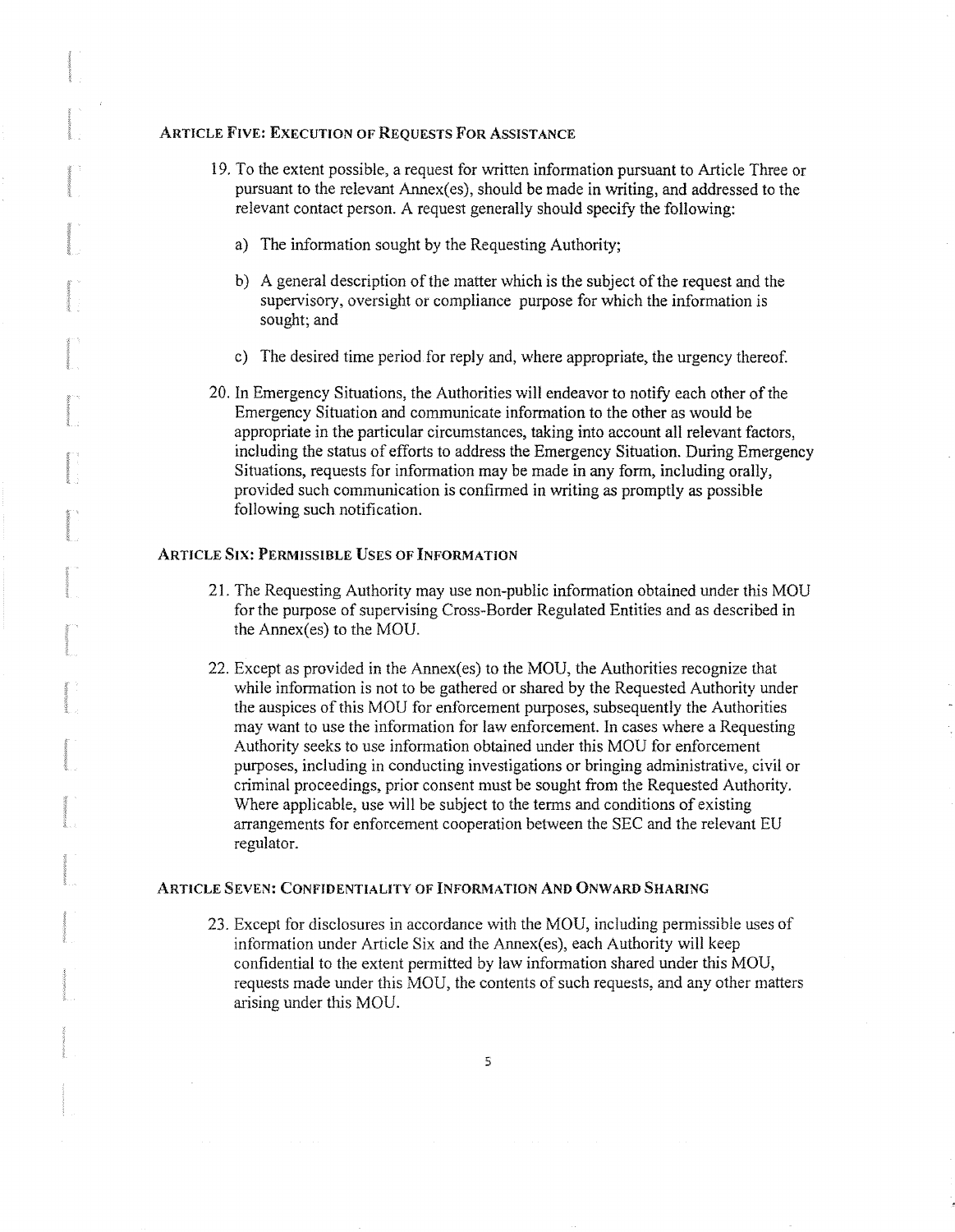- 24. Except as provided in paragraph 25, the Requesting Authority must obtain the prior consent of the Requested Authority before disclosing non-public information received under this MOU to any non-signatory to this MOU. If consent is not obtained from the Requested Authority, the Authorities \:vill consult to discuss the reasons for withholding approval of such use and the circumstances, if any, under which the intended use by the Requesting Authority might be allowed.
- 25. Where required by law, it may become necessary for the Requesting Authority to share information obtained under this MOU with other Governmental Entities in its jurisdiction, as defined in the Annex(es). In these circumstances and to the extent permitted by law:
	- a. The Requesting Authority will notify the Requested Authority.
	- b. Prior to passing on the information, the Requesting Authority will receive adequate assurances concerning the Governmental Entity's use and confidential treatment of the information, including, as necessary, assurances that the information \:vill not be shared with other parties without getting the prior consent of the Requested Authority.
- 26. To the extent legally permissible, the Requesting Authority will notify the Requested Authority of any legally enforceable demand for non-public information furnished under this MOU. Prior to compliance with the demand, the Requesting Authority intends to assert all appropriate legal exemptions or privileges with respect to such information as may be available.
- 27. The Authorities intend that the sharing or disclosure of non-public information, including but not limited to deliberative and consultative materials, such as written analysis, opinions or recommendations relating to non-public information that is prepared by or on behalf of an Authority, pursuant to the terms of this MOU, will not constitute a waiver of privilege or confidentiality of such information.

#### ARTICLE EIGHT: AMENDMENTS AND EXECUTION OF MOU

- 28. Amendments to this MOU, including the addition of new annexes, can be made by the written agreement of both Authorities.
- 29. Cooperation in accordance with this MOU \\ill become effective on the date this MOU is signed by the Authorities.

#### ARTICLE NINE: TERMINATION

30. Cooperation and assistance in accordance with this MOU will continue until the expiration of 30 days after either Authority gives written notice to the other Authority of its intention to terminate its cooperation and assistance hereunder. If either authority gives such notice, cooperation and assistance under this MOU will continue with respect to all requests for assistance that were made, or information provided,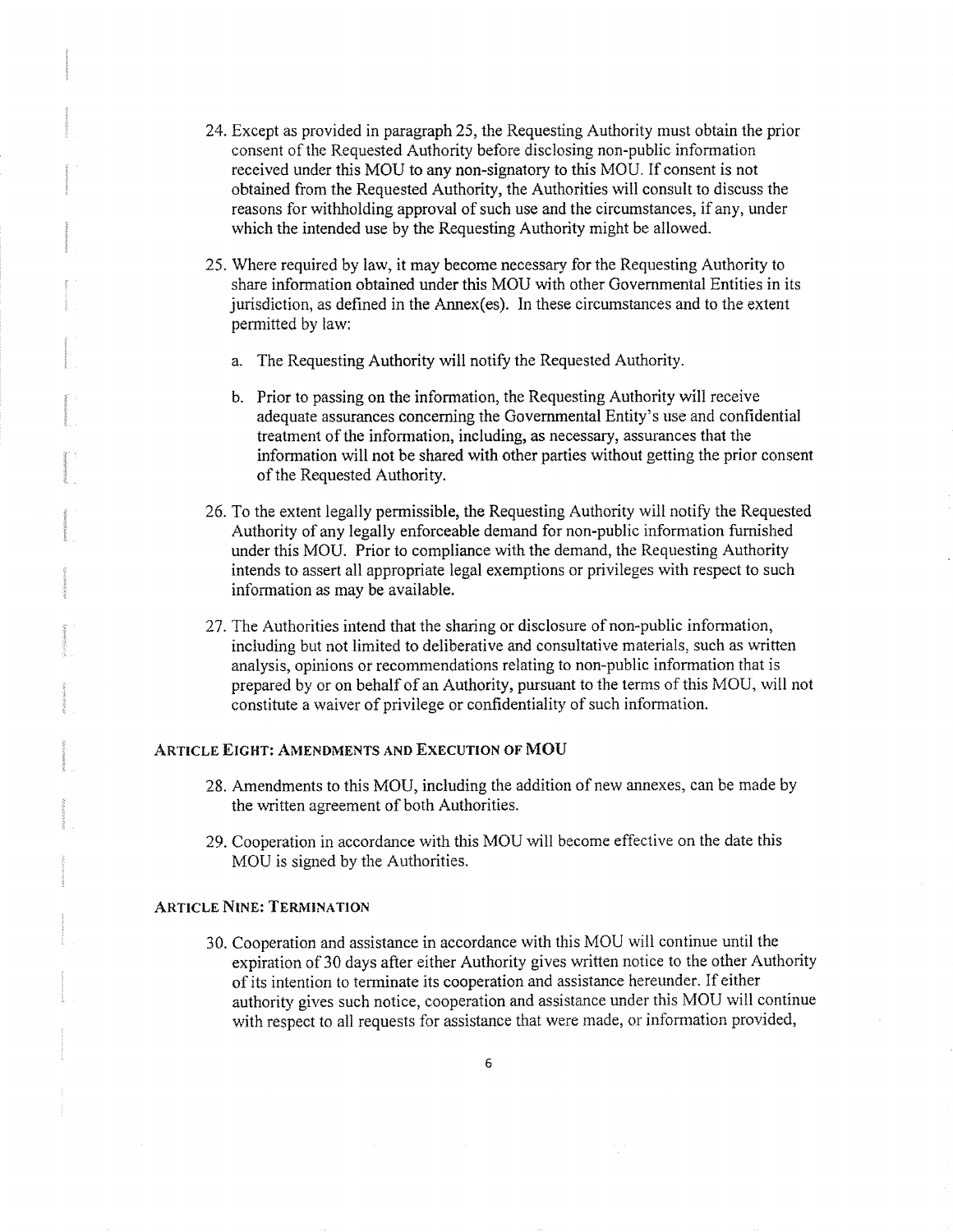before the effective date of notification (as indicated in the notice but no earlier than the date the notice is sent) until the Requesting Authority terminates the matter for which assistance was requested.

- 31. Without prejudice to paragraph 30, in the event of termination of all annexes to this MOU, the MOU itself will terminate.
- 32. In the event of the termination of this MOU, information obtained under this MOU will continue to be treated confidentially in the manner prescribed under articles Six and Seven.

 $\hat{\mathcal{L}}$ 

7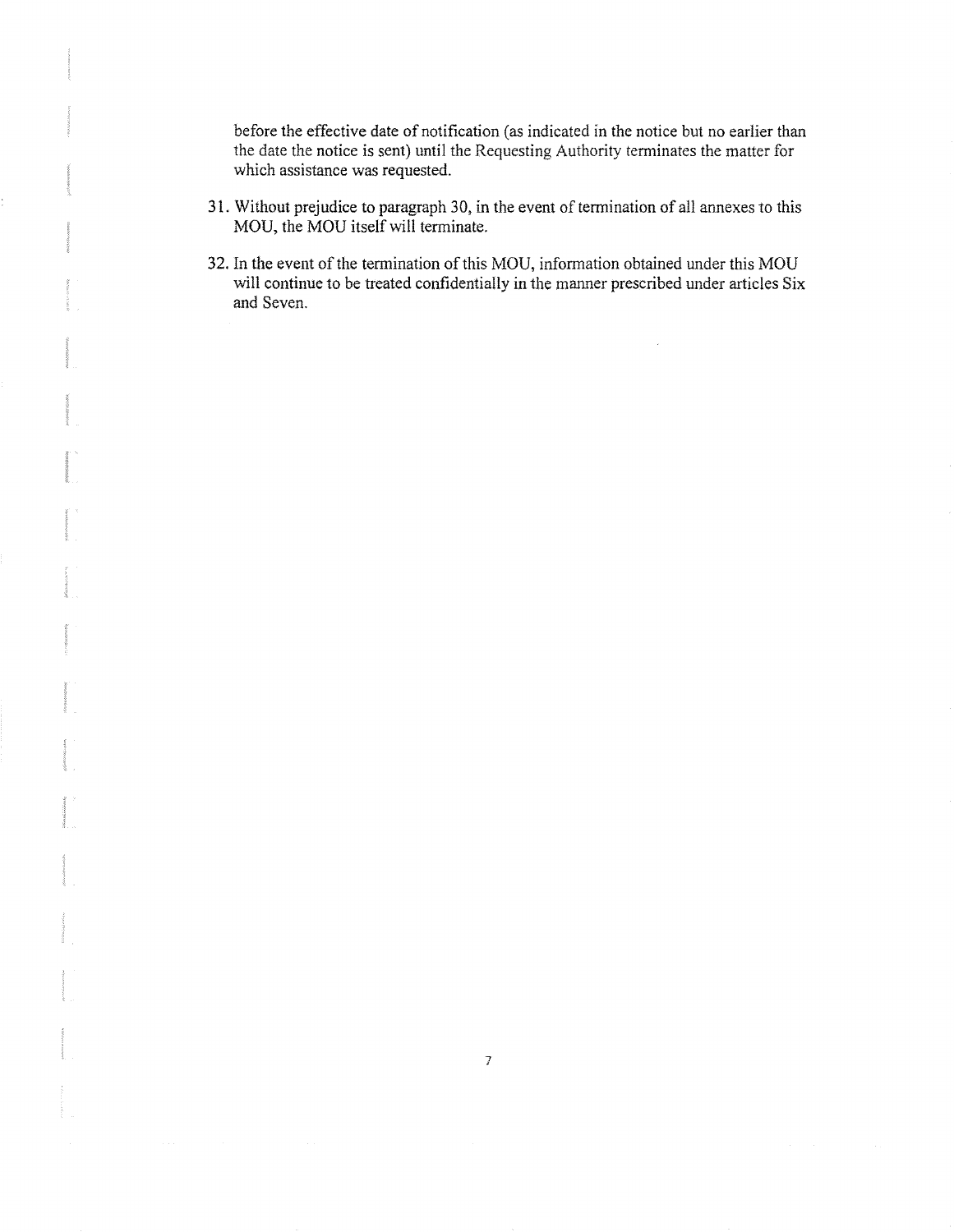#### ANNEX I

#### SPECIFIC PROVISIONS REGARDING CREDIT RATING AGENCIES

#### ARTICLE 1. DEFINITIONS

For purposes of this Memorandum of Understanding the following definitions apply:

- 1. "Credit Rating Agency" ("CRA") means:
	- a) In the US context, a Nationally Recognized Statistical Rating Organization as defined by US federal securities laws, registered with and subject to oversight by the SEC.
	- b) In the EU context, a legal person whose occupation includes the issuing of credit ratings on a professional basis, subject to registration with and oversight by ESMA.
- 2. "Cross-Border CRA" means a CRA subject to registration and oversight by both Authorities, and listed in Appendix A of this MOU.
- 3. "Governmental Entity" means:
	- a. In the United States, the US Department of the Treasury, the US Department of Justice, the US Board of Govemors of the Federal Reserve System, or the Financial Stability Oversight Council, if the Requesting Authority is the SEC; and
	- b. In the European Union, the European Commission ("EC"), the European Banking Authority (EBA) established by Regulation (EU) No 1093/2010 and the European Insurance and Occupational Pensions Authority (EIOPA) established by Regulation (EU) No 1094/2010, the European Systemic Risk Board (ESRB) established by Regulation (EU) No 1092/2010, and the entities referred to in Article 27(2) of Regulation (EC) No 1060/2009 on credit rating agencies (as amended).
- 4. For the purposes of the MOU, CRAs are Regulated Entities and Cross-Border CRAs are Cross-Border Regulated Entities. As a Cross-Border Regulated Entity under the MOU, Cross-Border CRAs are subject to all of the provisions of the MOU as well as the provisions of this Annex.

#### ARTICLE 2. SCOPE OF COOPERATION AND EXCHANGE OF INFORMATION

5. Registration. Where a CRA registered with one Authority seeks to register with the other Authority, the Authority receiving the CRA's application will notify the other Authority. In addition to any relevant information covered by paragraph 6 of this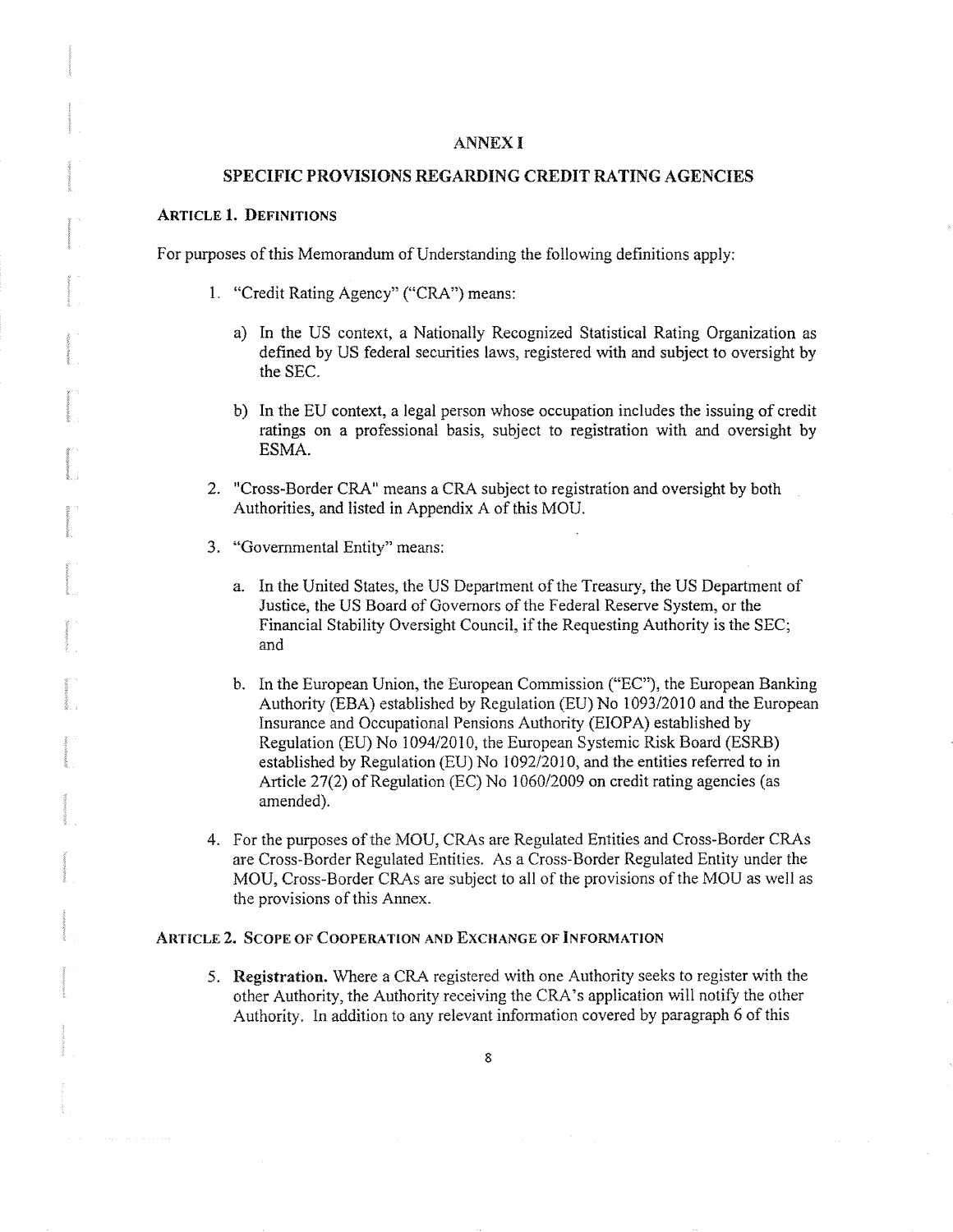Annex, the Authority with which the CRA is already registered will provide to the Authority receiving the CRA application, upon written request, infornmtion and documents in its files related to registration, not otherwise available to Requesting Authority, including information and documents regarding the organization and rating processes provided to the Requested Authority by the applicant Cross-Border CRA in their latest available version, as well as any relevant information covered by paragraph 7 of this Annex.

- 6. Unsolicited Assistance and Advance Notification. Each Authority will use its best efforts to provide, without prior request, the other Authority with any information that it considers is likely to be of assistance to the other Authority. In particular, each Authority will inform the other Authority in advance of, where practicable, or as soon as possible thereafter of:
	- a) Pending regulatory changes that may have a significant impact on the operations or activities of a Cross-Border CRA;
	- b) Any material event that could adversely impact a Cross-Border CRA. Such events include known changes in the operating environment, operations, financial resources, management, or systems and control of a Cross-Border CRA;
	- c) Enforcement or regulatory actions or sanctions, including the revocation, suspension or modification of relevant licenses, authorizations or registration, concerning or related to a Cross-Border CRA;
	- d) The imposition of a temporary or permanent suspension or prohibition of the use of a Cross-Border CRA's ratings for regulatory purposes; and
	- e) Any initiation of actions, sanctions, suspensions or prohibitions related to subparagraphs c and d, above.
- 7. Exchange of Information. To supplement informal consultations, each Authority intends to provide the other Authority, upon written request, with assistance in obtaining information not otherwise available to the Requesting Authority, and interpreting such information so as to enable the Requesting Authority to assess compliance with its laws and regulations. The information covered by this paragraph includes, without limitation:
	- a) Where appropriate, information relevant to the financial and operational condition of a Cross-Border CRA, including, for example, internal controls procedures;
	- b) Where appropriate, relevant regulatory information and filings that a Cross-Border CRA is required to submit to an Authority including, for example, interim and annual financial statements; and

9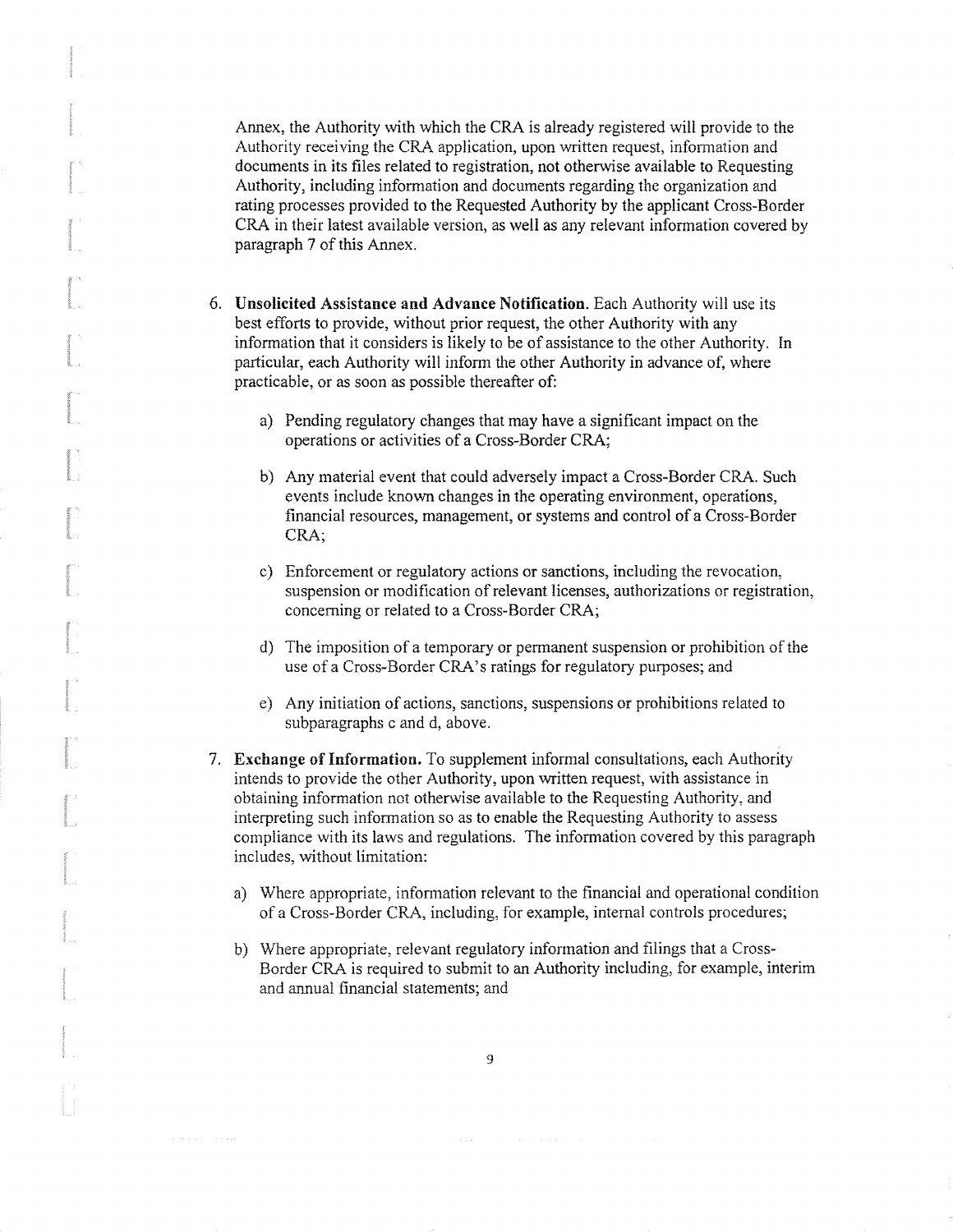- c) Where appropriate, regulatory reports prepared by an Authority, including for example: examination reports, findings, or information drawn from such reports regarding Cross-Border CRA.
- d) Where appropriate, information and data on CRA rating activities drawn from the sources referred to in paragraphs  $7(a) - 7(c)$ .

#### ARTICLE 3: PERMISSIBLE USES OF INFORMATION

- 8. Where non-public information and non-public documents are provided by the Requested Authority in response to a request for assistance under this Annex, the Requesting Authority may use the information solely for:
	- a) the purposes set forth in the request for assistance (made in accordance with Article Five of the MOU), including supervisory and oversight purposes, and ensuring compliance with the Authority's laws and regulations related to the request; and
	- b) a purpose within the general framework of the use stated in the request for assistance, including conducting a civil or administrative enforcement proceeding, where applicable.
- 9. If the Requesting Authority intends to use information furnished under this Annex for any purpose other than those stated in Paragraph 8 above, including use in assisting in a criminal investigation or proceeding, it must seek the consent of the Requested Authority in accordance with Article Six of the MOU.
- 10. Confidentiality of Information. Each Authority will keep confidential requests made under this Annex, the contents of such requests, and any matters arising under this Annex, including consultations between or among the Authorities, and unsolicited assistance, in accordance with Article Seven of the MOU.

#### ARTICLE 4: EFFECTIVE DATE OF THE CRA ANNEX

11. This annex will terminate in one year from the date of execution if the EC does not make a decision on equivalency of U.S. legal and supervisory framework for CRAs to the corresponding EU framework under Article 5(6) of Regulation (EC) No 1060/2009 on credit rating agencies (as amended); or ifthe EC decides that U.S. legal and supervisory framework for CRAs is not equivalent to the corresponding EU framework, whichever comes first.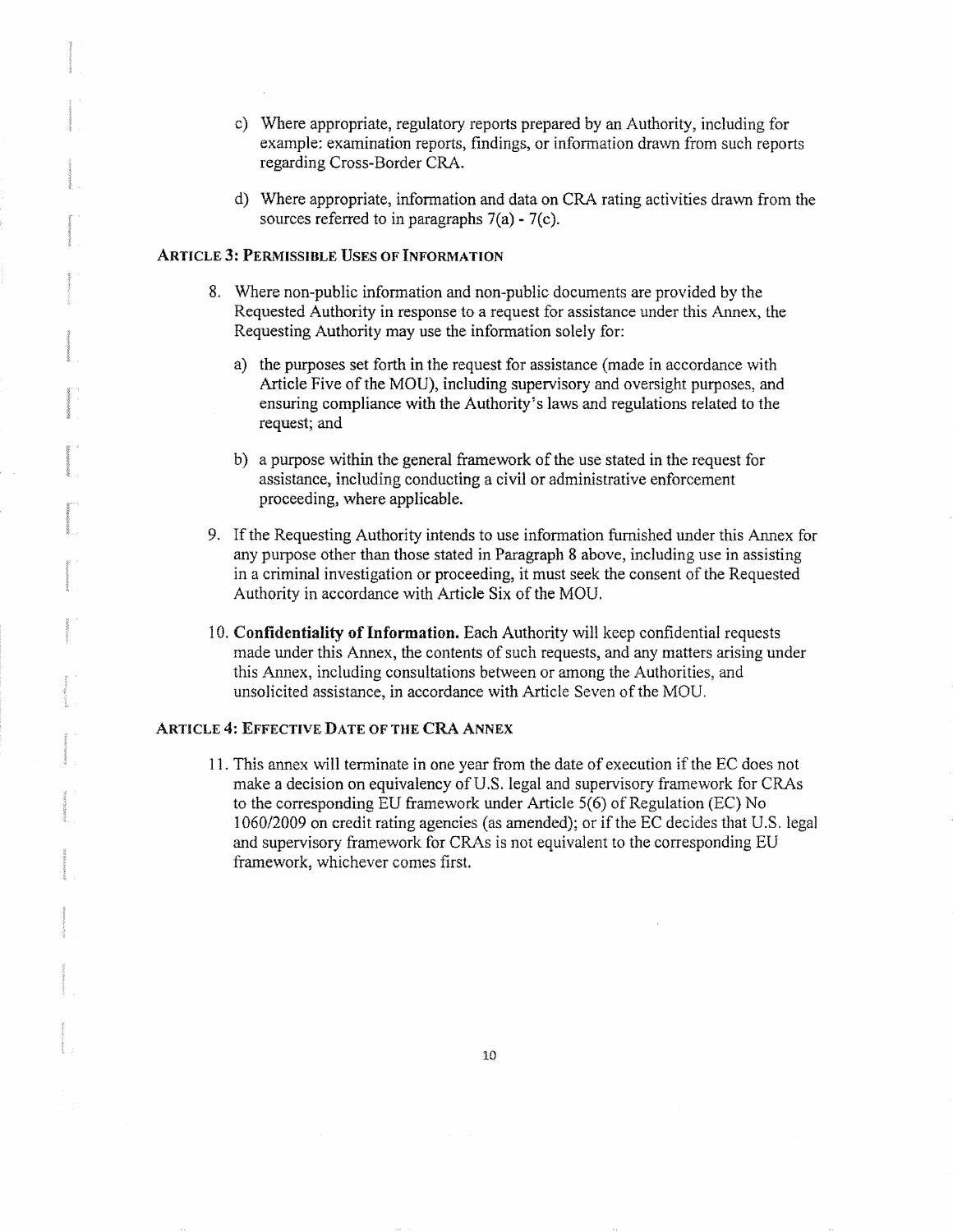Signed by:

Maurch Schanier

 $\frac{1}{2}$  Mary L. Schapiro Chairman For the United States Securities and Exchange Commission Date:  $3/14/2012$ 

*(/' (\_* .

Steven Maijoor Chairman For the European Securities and Markets Authority<br>Date:  $\frac{1}{2}$   $\begin{vmatrix} 1 & 1 \\ 1 & 1 \end{vmatrix}$   $\begin{vmatrix} 2 & 0 \\ 1 & 1 \end{vmatrix}$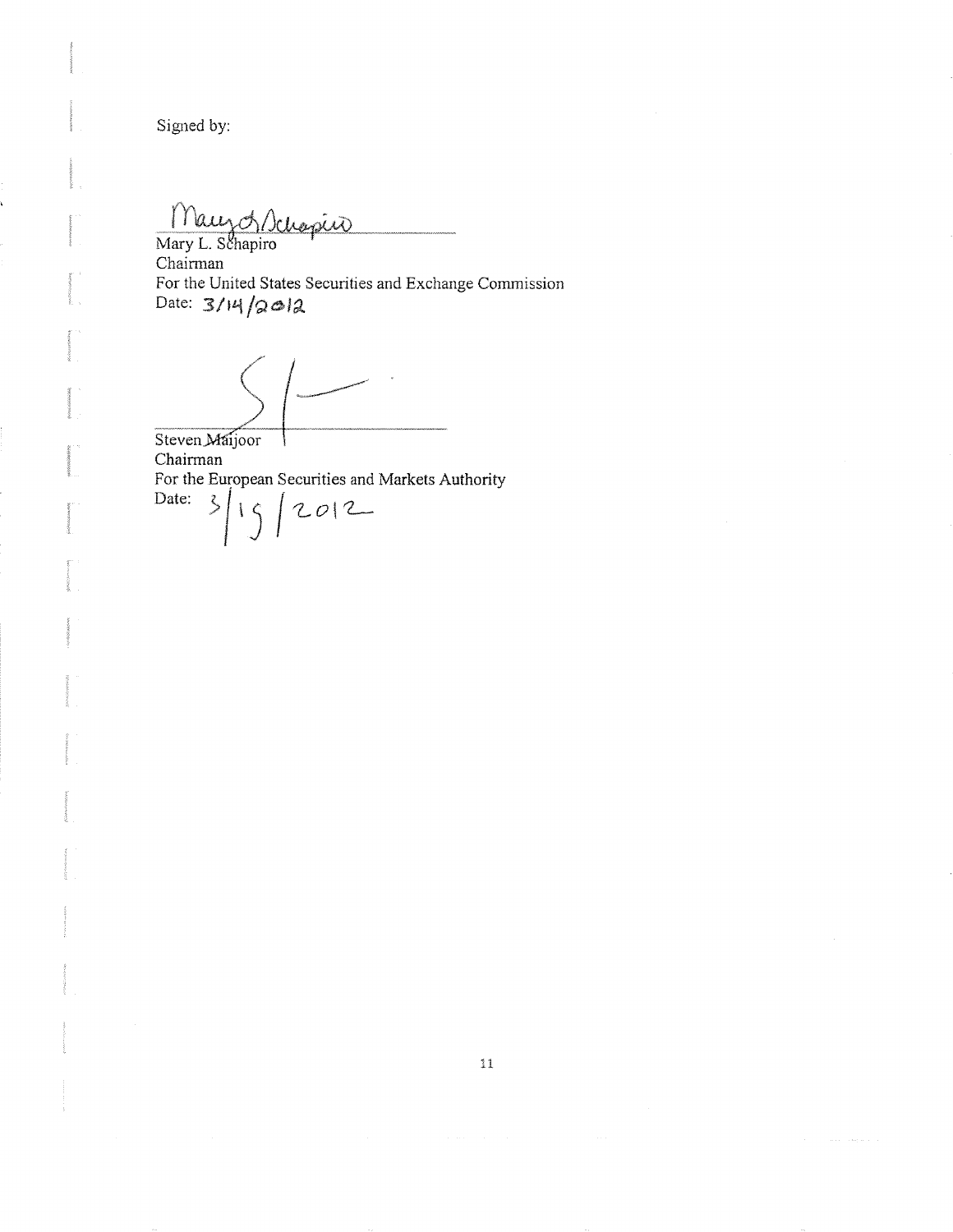## APPENDIX 1

## **Cross-Border CRAs**

## **Updated as of 17 June 2013**

## **Names of the Cross-Border CRAs**

A.M. Best Company, Inc.- Ambest Road, Oldwick, New Jersey 08858

A.M. Best Europe – Rating Services Limited, 12 Arthur Street, 6<sup>th</sup> Floor, London, EC4R 9AB UK

DBRS Ratings, Inc. - 140 Broadway, 35<sup>th</sup> Floor, New York, NY 10005

DBRS Ratings Limited, 25 Copthall Avenue, EC2R 7BP, London, UK

Fitch Ratings, One State Street Plaza, New York, NY 10004, United States

Fitch France S.A.S. (France), 60 rue de Monceau, 75008, Paris, France

Fitch Deutschland GmbH (Germany), Taunusanlage 17, 60325 Frankfurt an Main, Germany

Fitch Italia S.p.A. (Italy), Vicolo Santa Maria alia Porta, 1, 20123 Milano (MI), Italy

Fitch Polska S.A. (Poland), Zielna 37, 00-108, Warsaw, Poland

Fitch Ratings España SAU (Spain), Paseo de Gracia, 85, 7<sup>th</sup> floor, 08008, Barcelona, Spain

Fitch Ratings Limited (United Kingdom), 101 Finsbury Pavement, London EC2A 1RS, UK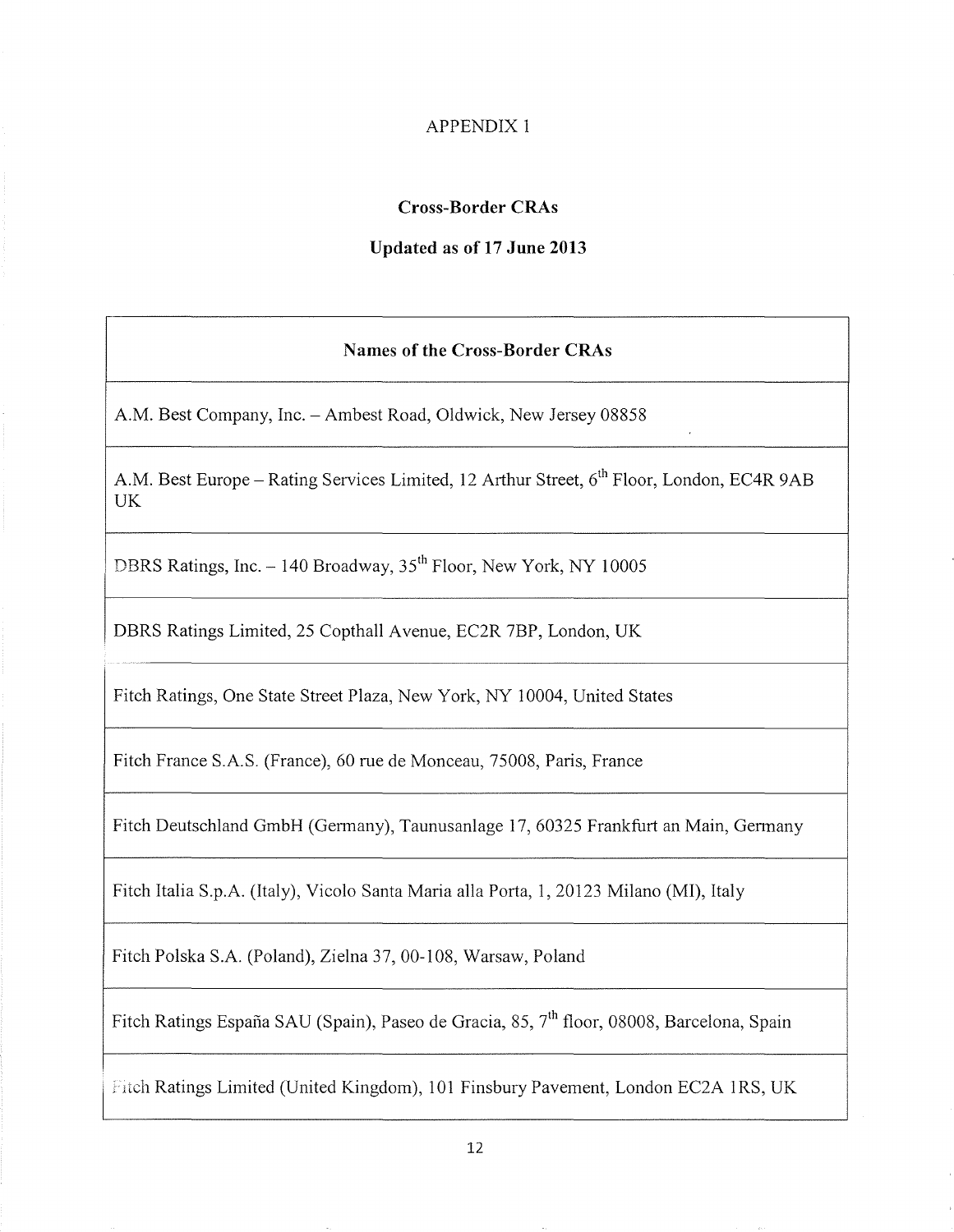Fitch Ratings CIS Limited (United Kingdom), 101 Finsbury Pavement, London EC2A 1RS, UK

Kroll Bond Rating Agency – 845 Third Avenue, 4<sup>th</sup> floor, New York, NY 10022, United States

Moody's Investor Services, Inc., 250 Greenwich Street, New York, NY 10007, United States

Moody's Investors Service Cyprus Ltd (Cyprus), Kanika Business Centre 319 28<sup>th</sup> October Avenue PO Box 53205, Limassol, CY 3301, Cyprus

Moody's France SAS (France), 96 boulevard Haussmann, 75008, Paris, France

Moody's Deutschland GmbH (Germany), An der Welle 5, 60322 Frankfurt am Main, Germany

Moody's Italia S.r.l. (Italy), Corso di Porta Romana, 68 20122 Milano (MI), Italy

Moody's Investors Service Ltd (UK), One Canada Square Canary Wharf London, UK El4 5FA, UK

Standard & Poor's Ratings Services, 55 Water Street, New York, NY 10041-0003, United States

Standard & Poor's Credit Market Services France SAS (France), 40 rue de Courcelles, Paris, 75008, France

Standard & Poor's Credit Market Services Italy SRL (Italy), Vicolo San Giovanni sui Muro, 1, 20121 Milano (MI), Italy

Standard & Poor's Credit Market Services Europe Limited (UK) 20 Canada Square, Canary Wharf London E14 5LH, UK